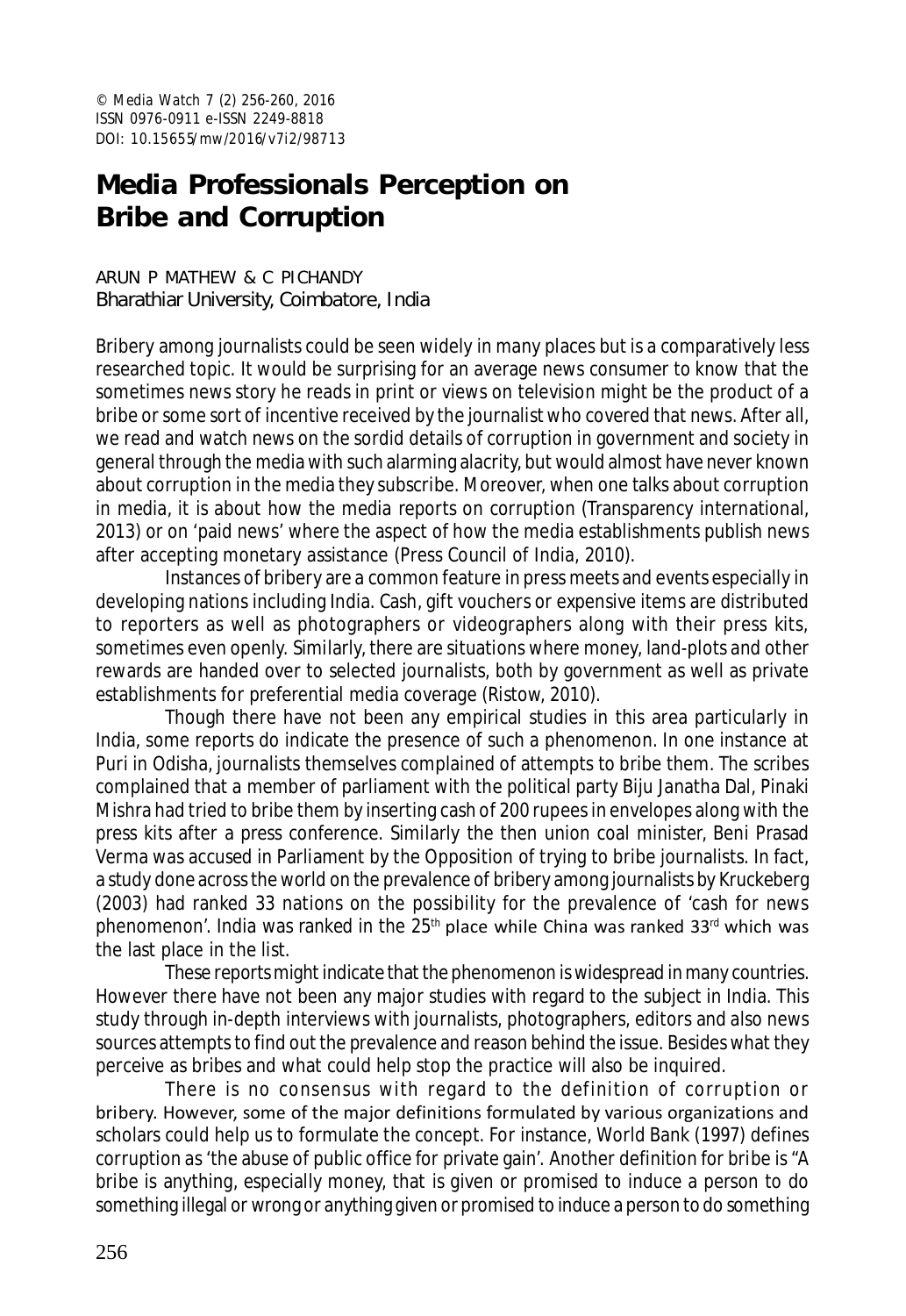against his wishes" (Guralnik as cited in Velbovets, 2012).

Referring to bribery among journalists, Okunna (as cited in Okoro and Onuoho, 2013) describes it as, 'monetary bribe handed over to a journalist to pressurize him or her into doing what the bribe giver wants'. Skjerdal (2010) states that bribery among journalists involves 'transfer of various types of rewards from sources to the reporter'.

Bribery among the media personnel has to be viewed seriously as one of the major effects of bribery is that the journalist is forced to do a story which otherwise may not be of any value or interest to the society at large (Okoro, 2013). Several reasons have been cited for bribery among journalists. They range from the low salaries earned by journalists, to lack of professional ethics and the socio-cultural situations of the society where the journalists function to various other possible factors (Ristow, 2010).

The most common reason cited by many scholars is the low salaries offered to journalists. They argue that this forces many of the journalists to accept bribes. Mabweazara (2010) journalists knew it was unethical, but were forced to accept them due to their poor financial conditions. A similar opinion was expressed by Kasoma (2009) and Ndangam (2010) who studied journalists in Ghana and Cameroon, respectively.

Adeyemi (2013) said that around 75 per cent of the journalists in Nigeria agreed that corruption is rampant in the profession. He attributed a combination of reasons but poor pay was the major reason cited by him. These studies are some of the many studies which attribute low pay as the major factor causing corruption. Transparency International (2013) too reports that the low salaries contribute to corruption and advised media organizations to initiate steps to address this problem.

It has also been pointed out that there are several among the well-paid journalists who take bribes (Mak'Ochieng, 1994). Moreover, even when many journalists claim that they accept bribes because of their poor salary scales, some researchers indicate that an increase in the pay scales may not be enough to eradicate this practice. Ekeanyanwu & Obianigwe (2002) who studied journalists in Nigeria found that, only 34 per cent agreed that an increase in wages could stop bribery.

Apart from poor salaries received by journalists, another important factor cited by scholars is the everyday culture of the society where the journalist operates. Yang (2012) said that in countries where free press is comparatively new, the legal regulations as well as professional regulations would be at an early stage of development. In such places, corruption might be rampant. Ristow (2010) too agreed that a culture and social acceptance of corruption encouraged bribery. In a study among Indonesian journalists, Hanitzsch (2005) observed that the everyday culture of the society too determines corruption. He observed that even many of the educated young journalists justify corruption as they experience them regularly. Wu (2011) observed that many journalists viewed bribes as a legitimate source of secondary income.

Substantiating this argument, Dirbaba (2010) reported that most of the new entrants to journalism are first introduced to bribery as an acceptable practice by their peers and even seniors. This could give an impression in the minds of a young journalist that bribery is acceptable. Some feel that in societies where corruption is rife, corruption will be more prevalent Elahi (2013) and Omenugha & Oji, (2008). In other words, where corruption is rampant, the people might perceive it as normal.

Gaining credence to this argument, Sanders (as cited by Skjerdal, 2008) said that bribery which was prevalent in United States and England till the start of the 19<sup>th</sup> century had ceased to exist even though the working conditions of the journalists continued to be terrible. Sanders claimed that the professional codes of ethics which were formulated had brought an end to such practices in these countries.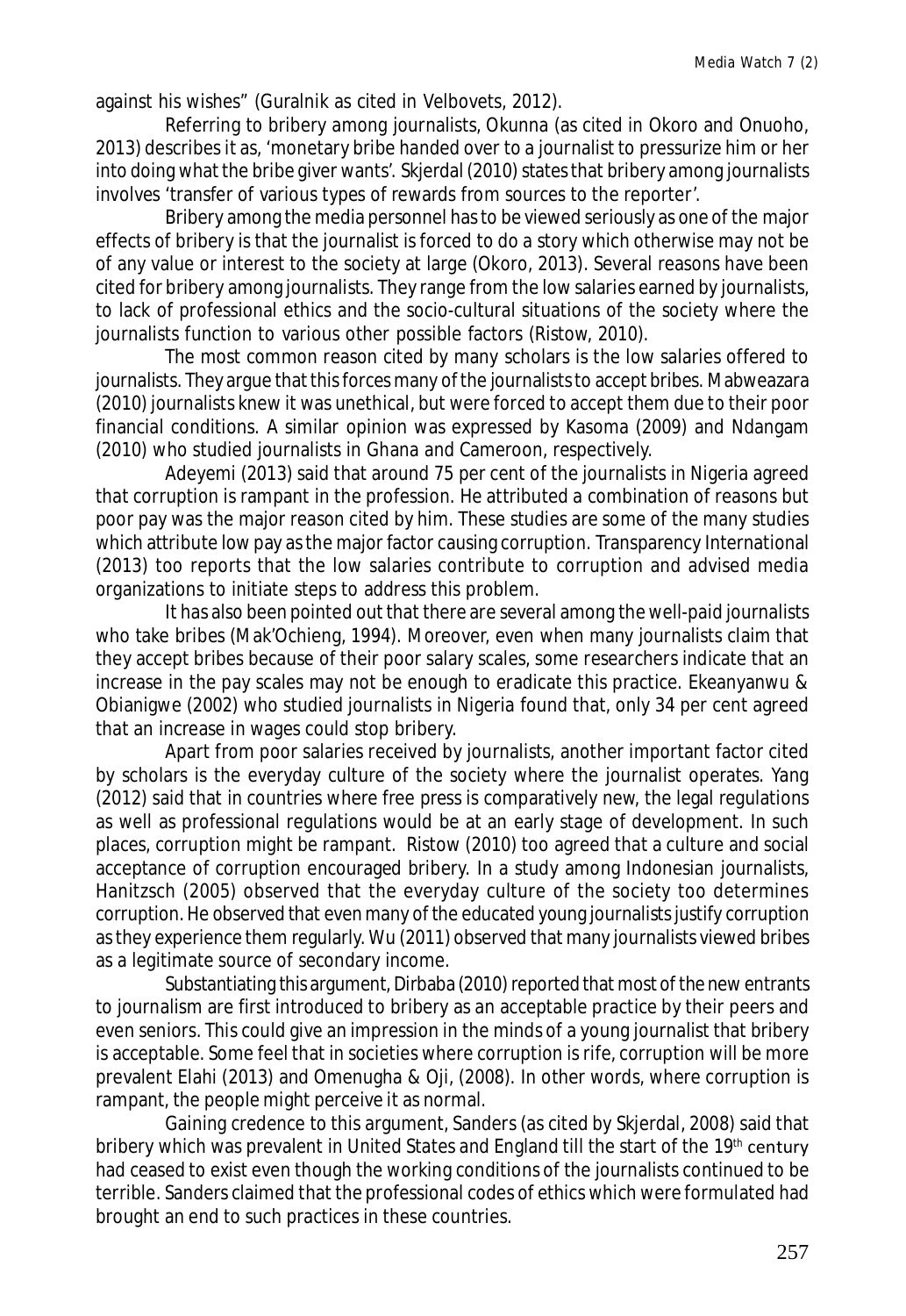Nwabueze (2010) found that there was a lack of orientation with regard to journalistic ethics among most of the journalists. Many of them saw gifts and money given by sources as a kind gesture from the sources and not as ethical issues. Similarly there are instances where journalists express confusions regarding gifts and money. Grynko (2012) found that Ukranian journalists faced a similar situation. At the same time, this too has been disputed who point out that even in media organizations which have a set of codified ethical guidelines, there have been hardly any improvement (Mare & Brand, 2010).

Mayiga (2011) said that a lack of formal education in journalism tempted many journalists to be corrupt. This deprives them of an opportunity to know more about media ethics. Moreover, a lack of educational background in journalism, the journalists find it difficult to get better paid jobs which encourage them to be corrupt. Yang (2012) observed that in countries where there is more intensive journalistic education, bribery was less.

Mudhai (2007) pointed out that corruption became rampant among media persons in Kenya after the 1990s when several political parties emerged in the country which gave the media personnel opportunities to be corrupt. Mang'anda (2012) also attributed the greed of reporters for indulging in corruption. He opined that decisions on right and wrong of individuals mattered on resorting to corruption.

Studying corruption, especially the distribution and acceptance of bribery has always been a sensitive subject (Miller, et al., 2000). The researchers demonstrate that indirect questions through face-to-face interviews could help obtain correct results from bribe takers on the extent to which corruption is practiced. In this study the researchers too embarked on a qualitative study with semi-structured and in-depth interviews.

A total of 50 persons including journalists from various part of the country were interviewed for this study during February to May 2015. The interviewees include 40 journalists and 10 news sources which include public relation professionals, as well as individuals who act as news sources like businessmen and representatives of firms who deal with journalists for the purpose of distributing news.

Among the ten news sources and public relations officials who were interviewed, three of them worked with leading PR organizations based in the metro cities. Three owners of educational institutions in Kerala, Hyderabad and a businessman from a tier two city in Tamil Nadu were also interviewed. One catholic priest who acts as a PR official of a cultural organization run by the church was also interviewed. The responses given by journalists were cross-checked with these news sources to verify the statements given by either side. Journalists from various organizations who have an experience between two to thirty years were interviewed. This was a mix of vernacular and English media organizations. The journalists from other parts of the country, other than Kerala and Tamil Nadu were limited to the English press only. Initially, they were asked questions with regard to the existence and prevalence of corruption. They were then asked questions about the number of years spent in journalism, the incentives and money allotted for reporting by their respective organizations. They were also asked if this amount was sufficient to meet the expenses for their reporting duties. This was followed by asking them if they were forced to accept 'travel allowances' and other incentives offered by their news sources. Questions were put forward to public relations executives as well as news sources including businessmen, owners of educational institutions about bribery. They were asked about their expenses to hold press meets as well as the money they had to give to each journalist as bribes or gifts in the areas of their operation.

Out of forty journalists interviewed, only two said that there weren't seen any sort of corruption among media persons that they had come across. They were reporters who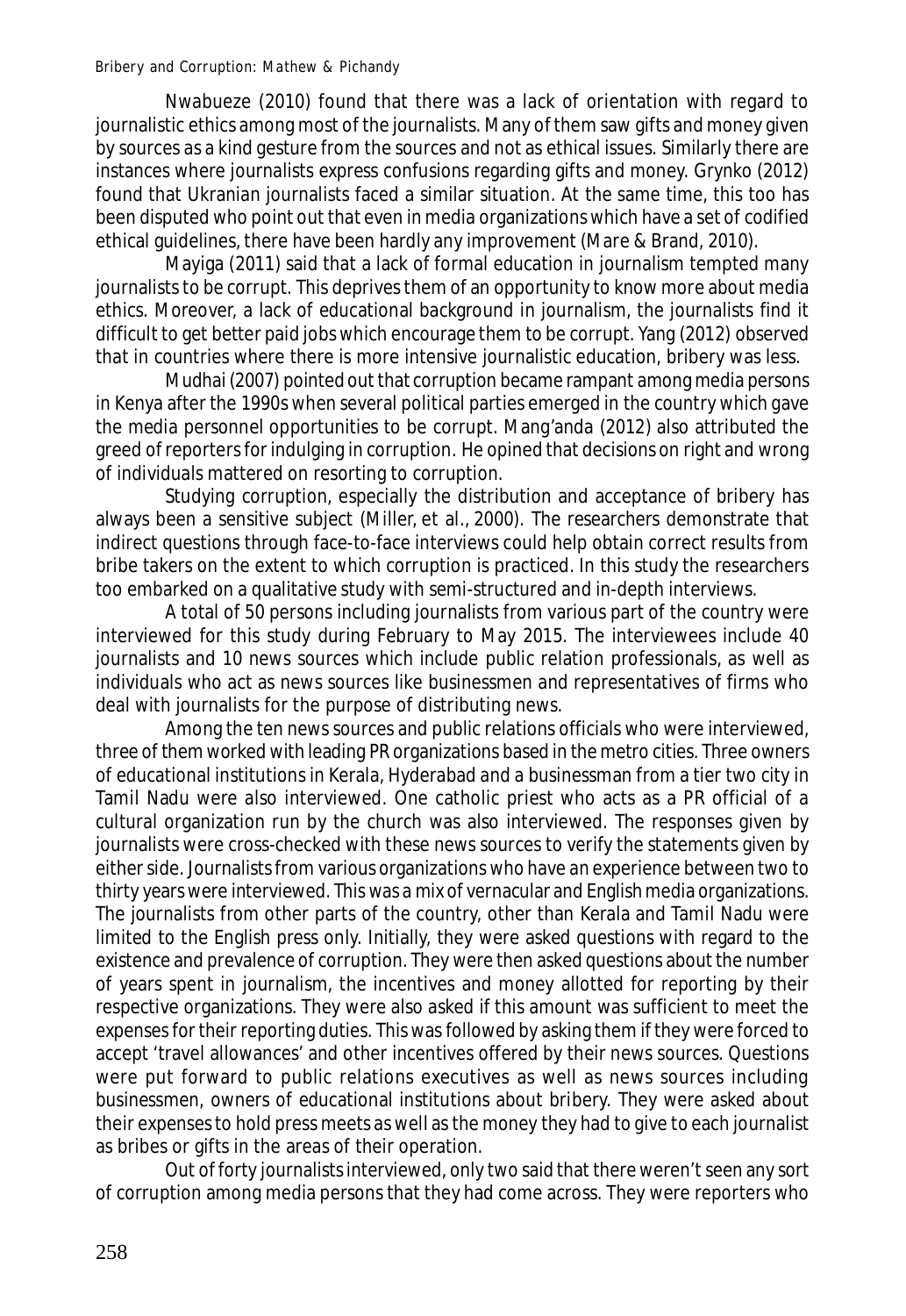had worked in Kerala, with an experience of less than three years. But the rest thirty-eight journalists including those from Kerala said that bribery which included either one or a combination of cash, freebies and gifts was prevalent among journalists. Variations across states and places are evident. For instance, journalists in Tamil Nadu opined that cash was handed over to journalists in envelopes. Cash between 200 and 500 rupees are distributed to journalists after press meets. Journalists working in some of the metro cities said this could range up to 1 to 3 thousand rupees. In certain situations, the money offered could be more depending on the place. Similarly, distribution of cash vouchers and other gifts are also common in press meets. However those from the neighboring state of Kerala said that cash was not handed over to journalists. But gifts and even cash vouchers were given at press meets especially during product launch ceremony. All the journalists who worked in Tamil Nadu, Bengal, Rajasthan, Delhi, and Mumbai said that they had been offered money or freebies at some point of time in their career. Similarly, some journalists in Kerala said that though cash is relatively absent, freebies and benefits from ministers and politicians are sought by journalists. The journalists were initially asked to give an approximate number of those who accepted bribes. Except seven journalists, the rest said that there was a correlation between poor salaries and bribery. When probed, journalists said that around 70 to 90 per cent of those who accepted them were those who worked in the media outlets where salaries are relatively less. While most of the leading English and vernacular newspapers start with a salary in the range between 20 to 25 thousand rupees, many others are known to start with even one third of this. In fact it could take an experience of around two decades to reach them the starting salaries of the leading media outlets.

Several journalists reported similar instances, implying that journalists from many such media outlets were forced to accept bribes. In fact, many of these organizations are known to accept this behaviour on the part of the journalists as a 'secondary income'. At the same time, journalists did indicate that an increase in the salaries would not stop this practice as it was a 'learnt' practice. Similarly, some of the journalists said that insecurity in the job market was also one of the reasons to compel at least some of them to resort to such practices. This was attributed more to those from the language press.

The journalists who discussed the phenomenon expressed diverse views on the topic of completion. As mentioned above most of the journalists attributed this to low pay, to other reasons ranging from the individual's decision to socio-cultural factors. Many of them had personal experiences to narrate. The journalists who vehemently denied that bribery was linked to low pay said that the individual's decision of right or wrong and lack of professional ethics were the major reasons. These journalists pointed out that there were instances of bribery among the well-paid journalists.

## **References**

- Adeyemi, A (2013). 'Nigerian Media and Corrupt Practices: The Need for paradigm shift'. European Scientific Journal. January 2013 edition, vol.9. Retrieved from http:// eujournal.org/index.php/esj/article/download/698/746.
- Indian Express (November 13, 2014). 'Orissa journalists lodge FIR against BJD MP and MLA over attempts to bribe them'. Retreived from http://indianexpress.com/article/india/ po litic s/orissa-journalists-lodge-fir-against-bjd-mp-and-mla-o ver-a ttem pts-tobribe-them/.
- Mare, Admire and Brand, Robert (2010). 'Business journalism ethics in Africa: A comparative study of newsrooms in South Africa, Kenya and Zimbabwe'. African Communication Review, Vol 3. 2010. Retrieved from http://ccms.ukzn.ac.za/files/articles/ACR/ Bribery%20and%20corruption%20in%20African%20journalism.pdf#page=47.